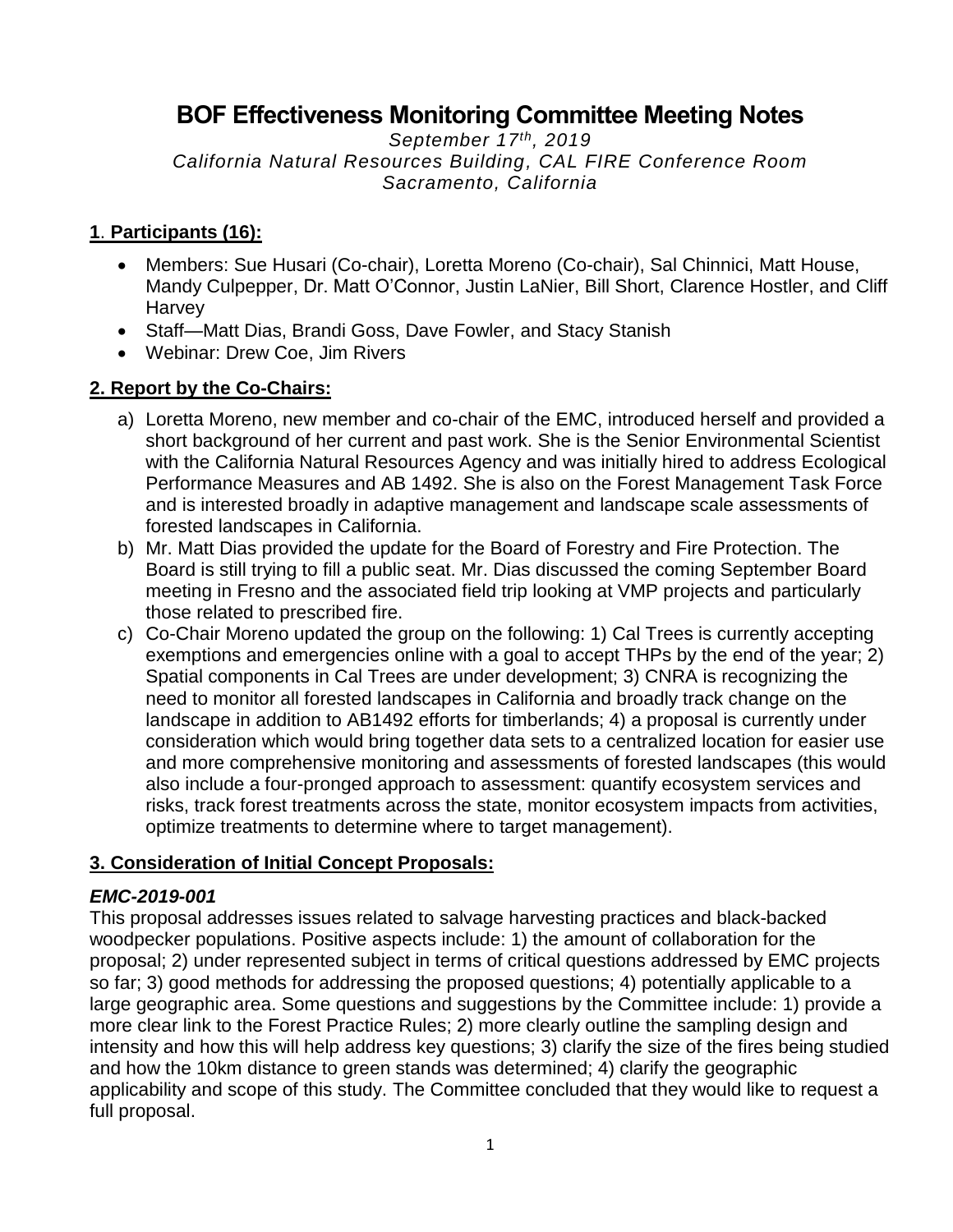### *EMC-2019-002*

This proposal addresses the issue of treatment longevity and maintenance needs for various types of fuel reduction in Plumas County. Positive aspects include: 1) treatment longevity and maintenance requirements for fire resilient landscapes are currently big concepts of concern; 2) fire concepts are an under represented group in terms of critical questions addressed by EMC projects so far. Some questions and suggestions by the Committee include: 1) specifically which rules, emergencies, or exemptions are being explored?; 2) clarify how the treatments relate to variables that control fire such as the amount and arrangement of fuels that affect fire behavior and reduce fire hazard and flammability; 3) more clearly outline the methods; 4) what performance metrics will be used to identify "functional" and "not functional" treatments as a threshold for maintenance needs; 5) recommend expanding analysis to include fuel treatment effectiveness data from other geographic areas and vegetation types such as from the experimental state forests. The Committee concluded that they would like to request a full proposal.

### *EMC-2019-003*

This proposal addresses the hydrological implications of fuel treatments in the Sierra Nevada. Positive aspects include: 1) research in this area is needed. Some questions and suggestions by the Committee include: 1) make the connection to the Forest Practice Rules more clear; 2) identify any matching funds for the project; 3) clarify the geographic scope of the project – is it solely on federal lands? If so, how will it relate to the Forest Practice Rules; 4) elaborate on the methods that will be used. The Committee concluded that they would like to request a full proposal.

# *EMC-2019-004*

This proposal addresses the applicability of the 2cfs rule for water drafting on timber harvest projects and drafting's effects on salmonids. Positive aspects include: 1) research in this area is needed. Some questions and suggestions by the Committee include: 1) clarify the geographic scope of the project; 2) consider collaborating with the National Marine Fisheries Service and consulting the NMFS Drafting and Water Diversion Guidance. The Committee concluded that they would like to request a full proposal.

# *EMC-2019-005*

This proposal addresses the efficacy of accelerated wood recruitment techniques that are currently used. Positive aspects include: 1) the THP is in place already and wood recruitment has been approved; 2) research on the effectiveness and/or deleterious effects of this practice is needed; 3) compares new methods to standard methods in an attempt to find a more efficient approach for monitoring hydrological changes. Some questions and suggestions by the Committee include: 1) more clearly link the management issue to the California Forest Practice Rules; 2) clearly identify a "baseline" for calibrating the experimental method; 3) identify what the deliverables will be. The Committee concluded that they would like to request a full proposal.

# **4. Initial Discussion of Charter and Annual Report Revisions:**

Co-chair Husari discussed updates to the Annual Report – specifically, that it will need to be considered at the next meeting so that it can be included in the Board's Annual Report. She also discussed some minor changes to the Charter, including considering removal of the term limits members.